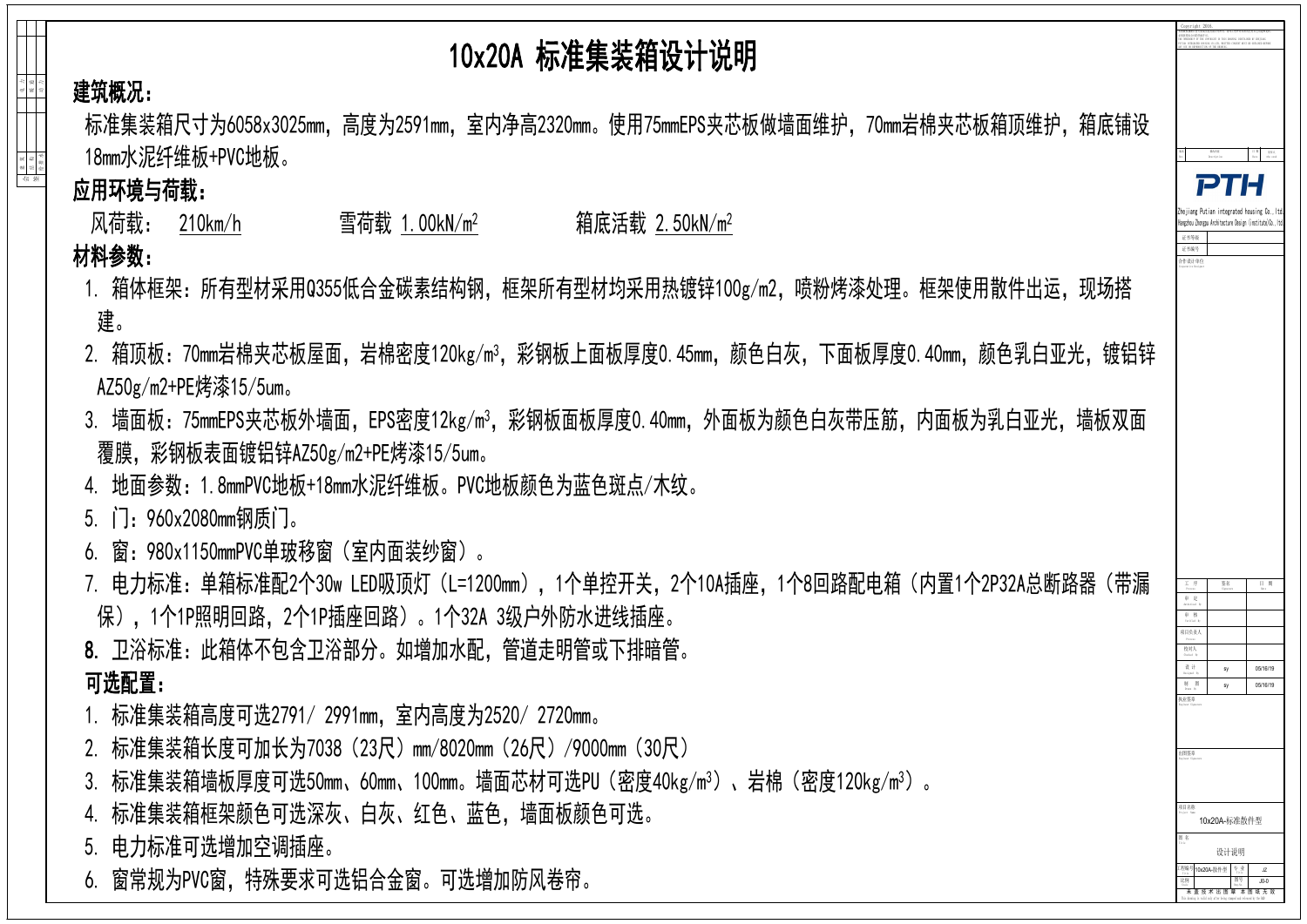



| 版本<br>Rev.                     | 修改内容<br>Description |                                                            | 日期<br>Date | 发布人<br>who send |
|--------------------------------|---------------------|------------------------------------------------------------|------------|-----------------|
|                                |                     | THE                                                        |            |                 |
|                                |                     | Zhejiang Putian integrated housing Co., Itd.               |            |                 |
|                                |                     | Hangzhou Zhongpu Architecture Design (institute) Co., Itd. |            |                 |
| 证书等级<br>证书编号                   |                     |                                                            |            |                 |
| 合作设计单位<br>Cooperative Designer |                     |                                                            |            |                 |
|                                |                     |                                                            |            |                 |
|                                |                     |                                                            |            |                 |
|                                |                     |                                                            |            |                 |
|                                |                     |                                                            |            |                 |
|                                |                     |                                                            |            |                 |
|                                |                     |                                                            |            |                 |
|                                |                     |                                                            |            |                 |
|                                |                     |                                                            |            |                 |
|                                |                     |                                                            |            |                 |
|                                |                     |                                                            |            |                 |
|                                |                     |                                                            |            |                 |
|                                |                     |                                                            |            |                 |
|                                |                     |                                                            |            |                 |
|                                |                     |                                                            |            |                 |
|                                |                     |                                                            |            |                 |
|                                |                     |                                                            |            |                 |
|                                |                     |                                                            |            |                 |
| I<br>序<br>Process              |                     | 签名<br>Signature                                            | E.<br>Date | 期               |
| 审<br>定<br>Authorized By        |                     |                                                            |            |                 |
| 审<br>核<br>Verified By          |                     |                                                            |            |                 |
| 项目负责人<br>Process               |                     |                                                            |            |                 |
| 校对人<br>Checked By              |                     |                                                            |            |                 |
| 设计<br>Designed By<br>制<br>图    |                     | sy                                                         | 05/16/19   |                 |
| Drawn By<br>执业签章               |                     | sy                                                         | 05/16/19   |                 |
| Engineer Signature             |                     |                                                            |            |                 |
|                                |                     |                                                            |            |                 |
| 出图签章                           |                     |                                                            |            |                 |
| Engineer Signature             |                     |                                                            |            |                 |
|                                |                     |                                                            |            |                 |
| 项目名称                           |                     |                                                            |            |                 |
| Project Name                   |                     | 10x20A-标准散件型                                               |            |                 |
| 图名<br>Title                    |                     |                                                            |            |                 |
| L程编号                           | 10x20A-散件型          | 3D<br>专业                                                   |            |                 |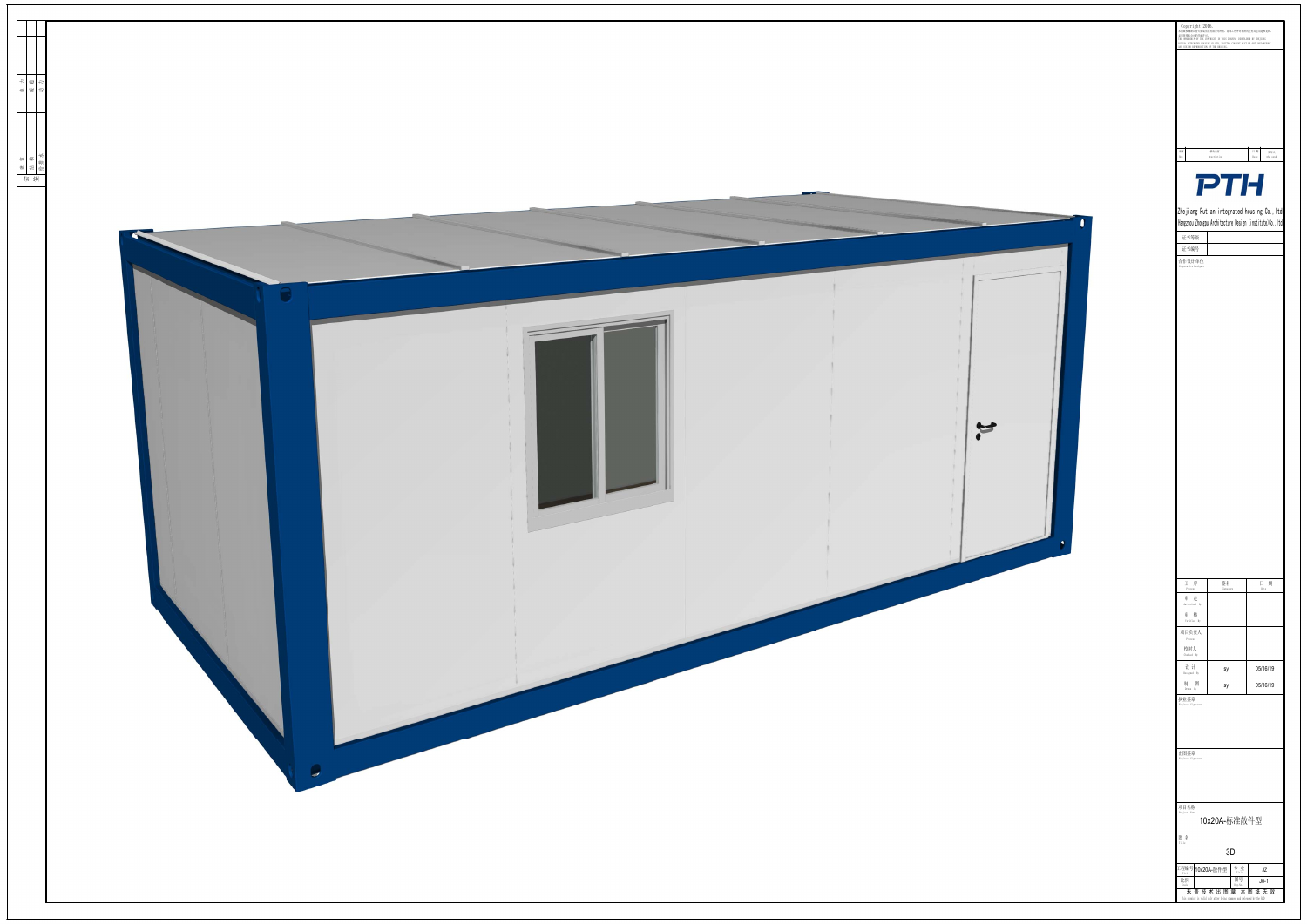

|                                                                                                                                                                                                                                                                                                                                                                             | $\label{eq:constr} \begin{array}{l} \text{Copyright} \\ \texttt{ABREWHMSET} = \texttt{R\_R\_R} \times \texttt{B} \times \texttt{B} \times \texttt{B} \times \texttt{B} \times \texttt{R} \times \texttt{R\_R} \times \texttt{R\_R} \times \texttt{R\_R} \times \texttt{R\_R} \times \texttt{R\_R} \times \texttt{R\_R} \times \texttt{R\_R} \times \texttt{R\_R} \times \texttt{R\_R} \times \texttt{R\_R} \times \texttt{R\_R} \times \texttt{R\_R} \times \texttt{R\_R} \times \texttt{R\_$ |
|-----------------------------------------------------------------------------------------------------------------------------------------------------------------------------------------------------------------------------------------------------------------------------------------------------------------------------------------------------------------------------|-----------------------------------------------------------------------------------------------------------------------------------------------------------------------------------------------------------------------------------------------------------------------------------------------------------------------------------------------------------------------------------------------------------------------------------------------------------------------------------------------|
|                                                                                                                                                                                                                                                                                                                                                                             |                                                                                                                                                                                                                                                                                                                                                                                                                                                                                               |
|                                                                                                                                                                                                                                                                                                                                                                             |                                                                                                                                                                                                                                                                                                                                                                                                                                                                                               |
|                                                                                                                                                                                                                                                                                                                                                                             | 修改内容<br>版本<br>日期<br>发布人<br>$\label{eq:1} \textbf{Description}$<br>Date<br>who send<br>Rev.                                                                                                                                                                                                                                                                                                                                                                                                    |
|                                                                                                                                                                                                                                                                                                                                                                             | <b>PTH</b>                                                                                                                                                                                                                                                                                                                                                                                                                                                                                    |
|                                                                                                                                                                                                                                                                                                                                                                             | Zhejiang Putian integrated housing Co., Itd.<br>Hangzhou Zhongpu Architecture Design (institute)Co., Itd.<br>证书等级                                                                                                                                                                                                                                                                                                                                                                             |
|                                                                                                                                                                                                                                                                                                                                                                             | 证书编号<br>合作设计单位<br>Cooperative Designer                                                                                                                                                                                                                                                                                                                                                                                                                                                        |
|                                                                                                                                                                                                                                                                                                                                                                             |                                                                                                                                                                                                                                                                                                                                                                                                                                                                                               |
|                                                                                                                                                                                                                                                                                                                                                                             |                                                                                                                                                                                                                                                                                                                                                                                                                                                                                               |
|                                                                                                                                                                                                                                                                                                                                                                             |                                                                                                                                                                                                                                                                                                                                                                                                                                                                                               |
|                                                                                                                                                                                                                                                                                                                                                                             |                                                                                                                                                                                                                                                                                                                                                                                                                                                                                               |
|                                                                                                                                                                                                                                                                                                                                                                             |                                                                                                                                                                                                                                                                                                                                                                                                                                                                                               |
|                                                                                                                                                                                                                                                                                                                                                                             |                                                                                                                                                                                                                                                                                                                                                                                                                                                                                               |
|                                                                                                                                                                                                                                                                                                                                                                             |                                                                                                                                                                                                                                                                                                                                                                                                                                                                                               |
|                                                                                                                                                                                                                                                                                                                                                                             |                                                                                                                                                                                                                                                                                                                                                                                                                                                                                               |
|                                                                                                                                                                                                                                                                                                                                                                             | 签名<br>Signature<br>日 期<br>工 序<br>Process                                                                                                                                                                                                                                                                                                                                                                                                                                                      |
|                                                                                                                                                                                                                                                                                                                                                                             | 审定<br>${\tt Authorized} \quad {\tt By}$<br>审核<br>Verified By                                                                                                                                                                                                                                                                                                                                                                                                                                  |
|                                                                                                                                                                                                                                                                                                                                                                             | 项目负责人<br>Process<br>校对人<br>$Checked$ By                                                                                                                                                                                                                                                                                                                                                                                                                                                       |
|                                                                                                                                                                                                                                                                                                                                                                             | 设计<br>05/16/19<br>$\ensuremath{\mathsf{s}}\ensuremath{\mathsf{y}}$<br>Designed By<br>制 图<br>05/16/19<br>sy<br>Drawn By                                                                                                                                                                                                                                                                                                                                                                        |
| $\begin{picture}(220,20) \put(0,0){\vector(0,1){30}} \put(15,0){\vector(0,1){30}} \put(15,0){\vector(0,1){30}} \put(15,0){\vector(0,1){30}} \put(15,0){\vector(0,1){30}} \put(15,0){\vector(0,1){30}} \put(15,0){\vector(0,1){30}} \put(15,0){\vector(0,1){30}} \put(15,0){\vector(0,1){30}} \put(15,0){\vector(0,1){30}} \put(15,0){\vector(0,1){30}} \put(15,0){\vector($ | 执业签章<br>Engineer Signatur                                                                                                                                                                                                                                                                                                                                                                                                                                                                     |
|                                                                                                                                                                                                                                                                                                                                                                             | 出图签章<br>Engineer Signature                                                                                                                                                                                                                                                                                                                                                                                                                                                                    |
|                                                                                                                                                                                                                                                                                                                                                                             |                                                                                                                                                                                                                                                                                                                                                                                                                                                                                               |
|                                                                                                                                                                                                                                                                                                                                                                             | 项目名称<br>Project Name<br>10x20A-标准散件型                                                                                                                                                                                                                                                                                                                                                                                                                                                          |
| ×                                                                                                                                                                                                                                                                                                                                                                           | 图 名<br>$3D$<br>专业 $\frac{1}{\sqrt[3]{1}}$<br>工程编号 10x20A-散件型<br>JZ                                                                                                                                                                                                                                                                                                                                                                                                                            |
|                                                                                                                                                                                                                                                                                                                                                                             | 图号<br>Dwg. No.<br>比例<br><sub>Scale</sub><br>$J_0-2$<br>未盖技术出图章本图纸无效<br>This drawing is valid only after being stamped and released by the RAD                                                                                                                                                                                                                                                                                                                                                 |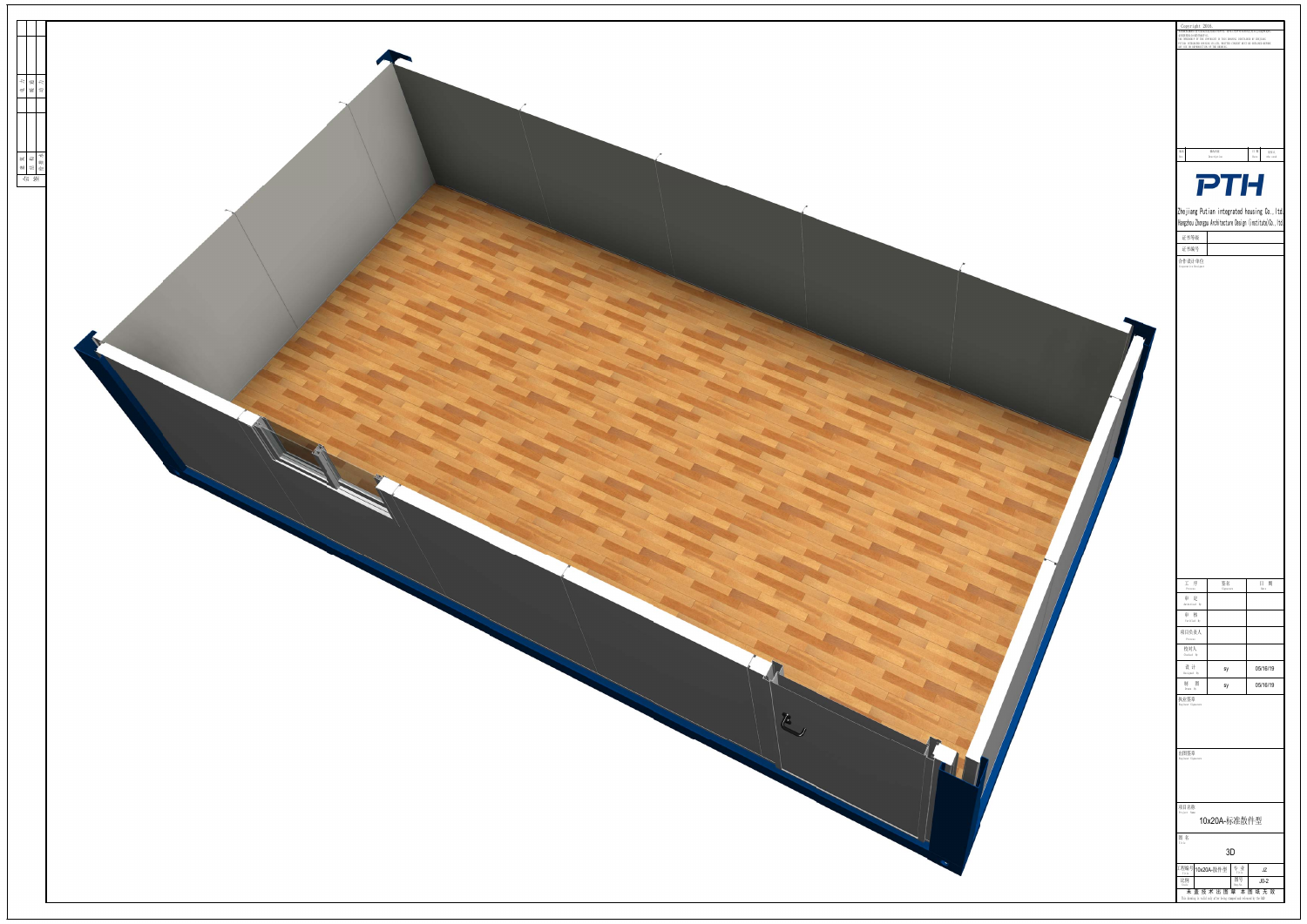| Copyright 2016.<br>必须获得本公司的书面许可。<br>ANY USE OR REPRODUCTION OF THE DRAWING. | 本图版权属浙江普天集成房屋有限公司所有, 除本工程外对本图的任何其它用途和复制,<br>THE OWNERSHIP OF THE COPYRIGHT IN THIS DRAWING ISRETAINED BY ZHEJIANG<br>PUTIAN INTEGRATED HOUSING CO. LTD, WRITTEN CONSENT MUST BE OBTAINED BEFORE |                                                                                                            |
|-----------------------------------------------------------------------------|-------------------------------------------------------------------------------------------------------------------------------------------------------------------------------------------------|------------------------------------------------------------------------------------------------------------|
|                                                                             |                                                                                                                                                                                                 |                                                                                                            |
|                                                                             |                                                                                                                                                                                                 |                                                                                                            |
|                                                                             |                                                                                                                                                                                                 |                                                                                                            |
|                                                                             |                                                                                                                                                                                                 |                                                                                                            |
| 版本<br>Rev.                                                                  | 修改内容<br>Description                                                                                                                                                                             | 日期<br>发布人<br>Date<br>who send                                                                              |
|                                                                             | PTH                                                                                                                                                                                             |                                                                                                            |
|                                                                             |                                                                                                                                                                                                 |                                                                                                            |
|                                                                             |                                                                                                                                                                                                 | Zhejiang Putian integrated housing Co., Itd.<br>Hangzhou Zhongpu Architecture Design (institute) Co., Itd. |
| 证书等级<br>证书编号                                                                |                                                                                                                                                                                                 |                                                                                                            |
| 合作设计单位<br>Cooperative Designer                                              |                                                                                                                                                                                                 |                                                                                                            |
|                                                                             |                                                                                                                                                                                                 |                                                                                                            |
|                                                                             |                                                                                                                                                                                                 |                                                                                                            |
|                                                                             |                                                                                                                                                                                                 |                                                                                                            |
|                                                                             |                                                                                                                                                                                                 |                                                                                                            |
|                                                                             |                                                                                                                                                                                                 |                                                                                                            |
|                                                                             |                                                                                                                                                                                                 |                                                                                                            |
|                                                                             |                                                                                                                                                                                                 |                                                                                                            |
|                                                                             |                                                                                                                                                                                                 |                                                                                                            |
|                                                                             |                                                                                                                                                                                                 |                                                                                                            |
|                                                                             |                                                                                                                                                                                                 |                                                                                                            |
|                                                                             |                                                                                                                                                                                                 |                                                                                                            |
|                                                                             |                                                                                                                                                                                                 |                                                                                                            |
|                                                                             |                                                                                                                                                                                                 |                                                                                                            |
|                                                                             |                                                                                                                                                                                                 |                                                                                                            |
|                                                                             |                                                                                                                                                                                                 |                                                                                                            |
| I<br>序                                                                      | 签名                                                                                                                                                                                              | 目<br>期                                                                                                     |
| Process<br>审 定<br>Authorized By                                             | Signature                                                                                                                                                                                       | Date                                                                                                       |
| 审 核<br>Verified By                                                          |                                                                                                                                                                                                 |                                                                                                            |
| 项目负责人<br>Process                                                            |                                                                                                                                                                                                 |                                                                                                            |
| 校对人<br>Checked By                                                           |                                                                                                                                                                                                 |                                                                                                            |
| 设计<br>Designed By<br>制 图                                                    | sy                                                                                                                                                                                              | 05/16/19<br>05/16/19                                                                                       |
| Drawn By<br>执业签章<br>Engineer Signature                                      | sy                                                                                                                                                                                              |                                                                                                            |
|                                                                             |                                                                                                                                                                                                 |                                                                                                            |
|                                                                             |                                                                                                                                                                                                 |                                                                                                            |
| 出图签章<br>Engineer Signature                                                  |                                                                                                                                                                                                 |                                                                                                            |
|                                                                             |                                                                                                                                                                                                 |                                                                                                            |
|                                                                             |                                                                                                                                                                                                 |                                                                                                            |
| 项目名称<br>Project Name                                                        | 10x20A-标准散件型                                                                                                                                                                                    |                                                                                                            |
| 图名<br>Title                                                                 |                                                                                                                                                                                                 |                                                                                                            |
|                                                                             | 平面布置图                                                                                                                                                                                           |                                                                                                            |
| 工程编号<br>Title<br>比例<br>Scale                                                | 专业<br>10x20A-散件型<br>Title<br>图号<br>Dwg. No.                                                                                                                                                     | JZ<br>$JO-3$                                                                                               |

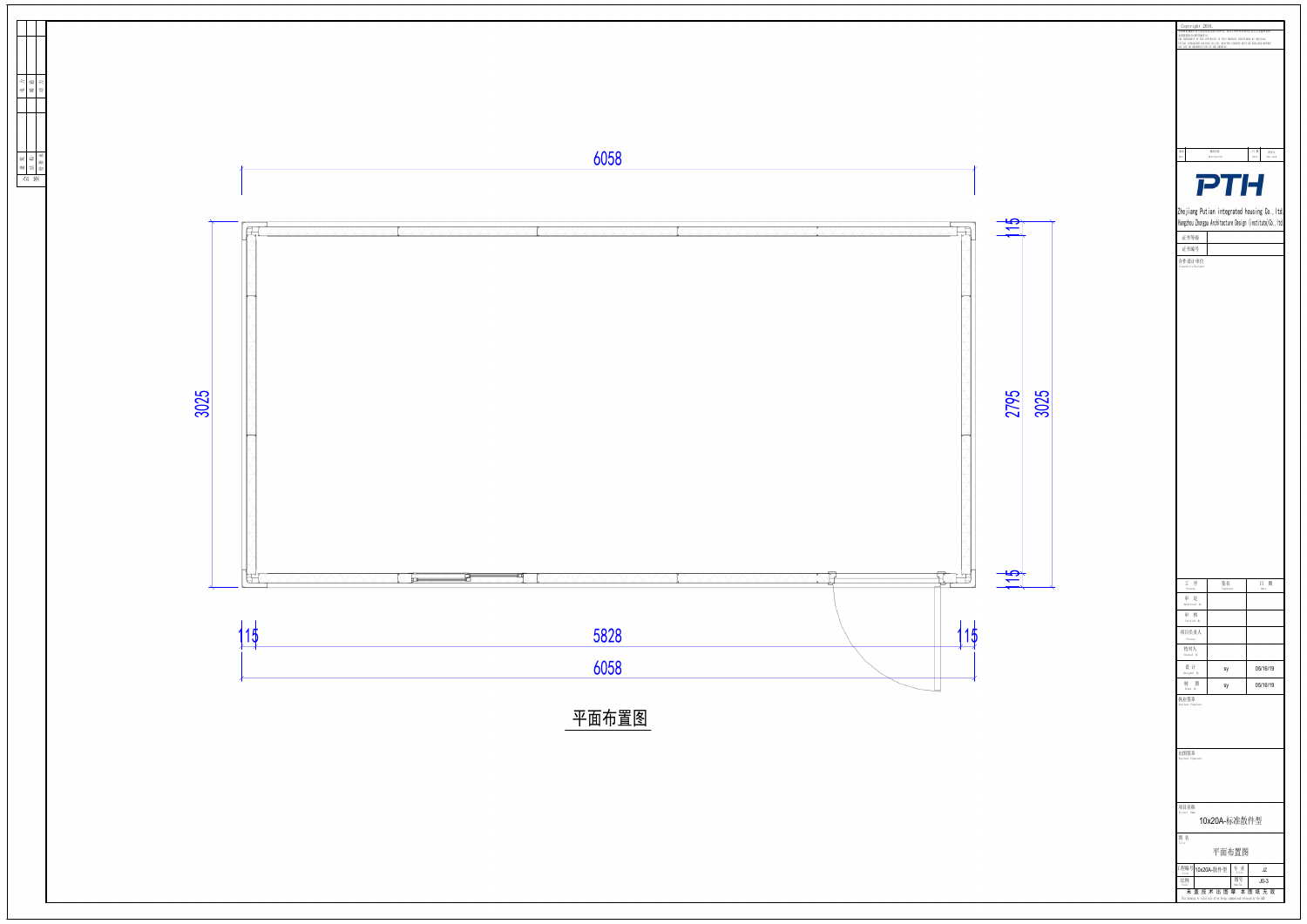